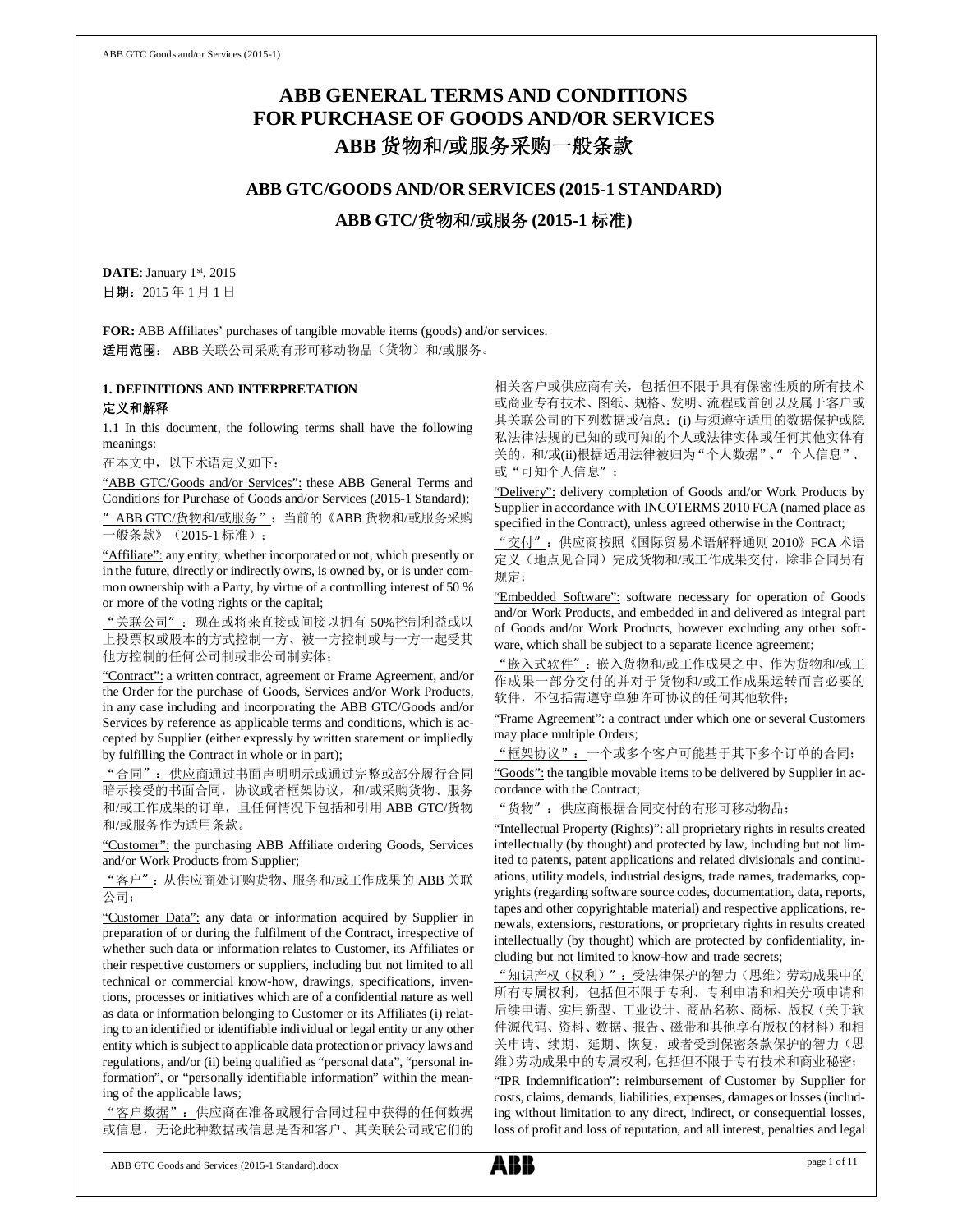and other professional costs and expenses) arising out of third party Intellectual Property Right infringements for which Supplier is responsible;

"知识产权侵权赔偿":供应商就其需负责的侵犯第三方知识产 权产生的成本、索赔、要求、债务、费用、损害或损失(包括但不 限于任何直接、间接或继发损失、利润损失、声誉损失以及所有 利息、罚金和法律及所有专业成本和费用)对客户进行的赔偿;

"Open Source Software (OSS)": publicly available and accessible software which can be used, modified and further developed by everybody, however always in compliance with the relevant publicly available underlying licence terms and conditions;

"开源软件(OSS)": 任何人都可使用、修改和进一步开发的可 公开利用和存取的软件,但是应始终遵守相关的公开的开源软件 许可条款;

"Order" or "Purchase Order" or "PO": Customer's order issued to Supplier for the purchase of Goods, Services and/or Work Products as specified in the Order, which is subject to the ABB GTC/Goods and/or Services and the Contract, as the case may be; an Order can be placed either (i) as an electronic Order, or (ii) as a written Order; in both cases the Order shall contain a reference to the ABB GTC/Goods and/or Services; any of Supplier's reply, correspondence, information or documentation related to Customer's Order must be provided by Supplier in the same language as used in Customer's Order;

"订单"或"采购订单"或"PO": 客户就订单中载明的货物、 服务和/或工作成果的采购对供应商发出的订单,并视情况遵守 ABB GTC/货物和/或服务和合同。订单可以(i) 以电子订单形式出 具, 或 (ii) 以书面订单形式出具; 在两种情况下订单需包含对 ABB GTC/货物和/或服务的援引;供应商的任何关于客户订单的回复、 信函、信息或文件须使用与客户订单中相同语言;

"Party": either Customer or Supplier;

"一方":客户或供应商;

"Services": the services to be provided by Supplier in accordance with the Contract;

"服务":供应商根据合同将提供的服务;

"Supplier": the party providing the Goods, Services and/or Work Products to Customer in accordance with the Contract;

"供应商":根据合同向客户提供货物,服务和/或工作成果的一 方;

"Variation Order": a change to the Order such as to alter, to amend, to omit, to add to, or otherwise to change the Order or any parts thereof; "变更单":对订单进行的变更,比如更改、修改、删除、添加订 单或变更订单或其任何部分。

"VAT": value added tax or any sales tax to be paid by a purchaser to a seller or service provider as part of or in addition to the sales price;

' VAT": 采购者向销售者或服务提供者支付作为销售价格一部 分或销售价格之外的增值税或任何销售税;

"Work Product": all materials, documents, or other items which are the result of Services provided by Supplier under the respective Contract in any form or media, including but without limitation to data, diagrams, drawings, reports, specifications and drafts.

"工作成果":由供应商在各合同项下提供服务产生的以任何形 式或介质的所有资料、文件、或其他项目,包括但不限于数据、图 表、图纸、报告,规范和草稿。

1.2 Unless otherwise specified in the ABB GTC/Goods and/or Services:

除非" ABB GTC/货物和/或服务"条款中另有规定,否则:

1.2.1 References to clauses are to clauses of the ABB GTC/Goods and/or Services;

参考条款是指参考"ABB GTC/货物和/或服务"中的条款;

1.2.2 Headings to clauses are for convenience only and do not affect the interpretation of the ABB GTC/Goods and/or Services;

条款标题仅为提供方便,不应影响"ABB GTC/货物和/或服务"条 款的解释;

1.2.3 The use of the singular includes the plural and vice versa; 单数词语的使用包含其复数,反之亦然;

1.2.4 The use of any gender includes all genders.

指明任何性别的词语包含所有性别。

**2. APPLICATION** 适用

2.1 The ABB GTC/Goods and/or Services (latest version available to Supplier when entering into the Contract) are the only terms and conditions upon which Customer is prepared to deal with Supplier for the provision of Goods, Services and/or Work Products, and they shall govern the Contract between Customer and Supplier to the exclusion of all other terms or conditions, except if and to the extent otherwise expressly agreed in writing between Customer and Supplier.

"ABB GTC/货物和/或服务"(签订合同时供应商可获得最新版 本)是客户就货物、服务和/或工作成果提供与供应商进行交易依 据的唯一条款,并应适用于客户和供应商之间的合同,所有其他 条款被排除在外,除非客户和供应商通过书面形式另外明确达成 一致的条款。

2.2 No terms or conditions endorsed upon, delivered with or contained in Supplier's quotations, acknowledgements or acceptances of Orders, specifications or similar documents will form part of the Contract, and Supplier waives any right which it otherwise might have to rely on such other terms or conditions.

供应商报价单、确认书或订单接受函、规范或类似文档上背书的、 随带的或包含的条款不应构成合同的一部分,供应商放弃任何其 针对这些条款享有的权利。

2.3 Customer's Order may specify a limited time period for acceptance; after expiry of such time period without Supplier's acceptance, the Order shall no longer be binding on Customer.

客户的订单中可以指定接受期限;该期限届满而供应商未接受, 则订单对客户不具约束力。

2.4 Any amendments to the Contract, including the ABB GTC/Goods and/or Services, shall have no effect unless expressly agreed in writing and signed by duly authorised representatives of Customer and Supplier.

任何对合同,包括"ABB GTC/货物和/或服务"的修改不应具备法 律效力,除非客户和供应商正式授权代表书面一致明确同意并予 以签署。

2.5 References in the ABB GTC/Goods and/or Services to any statute or statutory provision shall be construed as a reference to that statute or provision as in effect at the date when the Order was placed, unless decided otherwise by Customer.

除客户另行决定," ABB GTC/货物和/或服务"援引的任何法律或 法规应解释为援引下订单时有效的法律或法规。

### **3. SUPPLIER'S RESPONSIBILITIES** 供应商的职责

3.1 Supplier shall deliver the Goods and/or Work Products and provide the Services:

供应商应按照下列条件交付货物和/或工作成果和提供服务:

3.1.1 in accordance with the applicable laws and regulations; 遵守相应的法律法规;

3.1.2 in accordance with the quality standards stated under Clause 9.1 and specified in the Contract;

遵照 9.1 条说明的和合同中指明的质量标准;

3.1.3 free from defects and from any rights of third parties;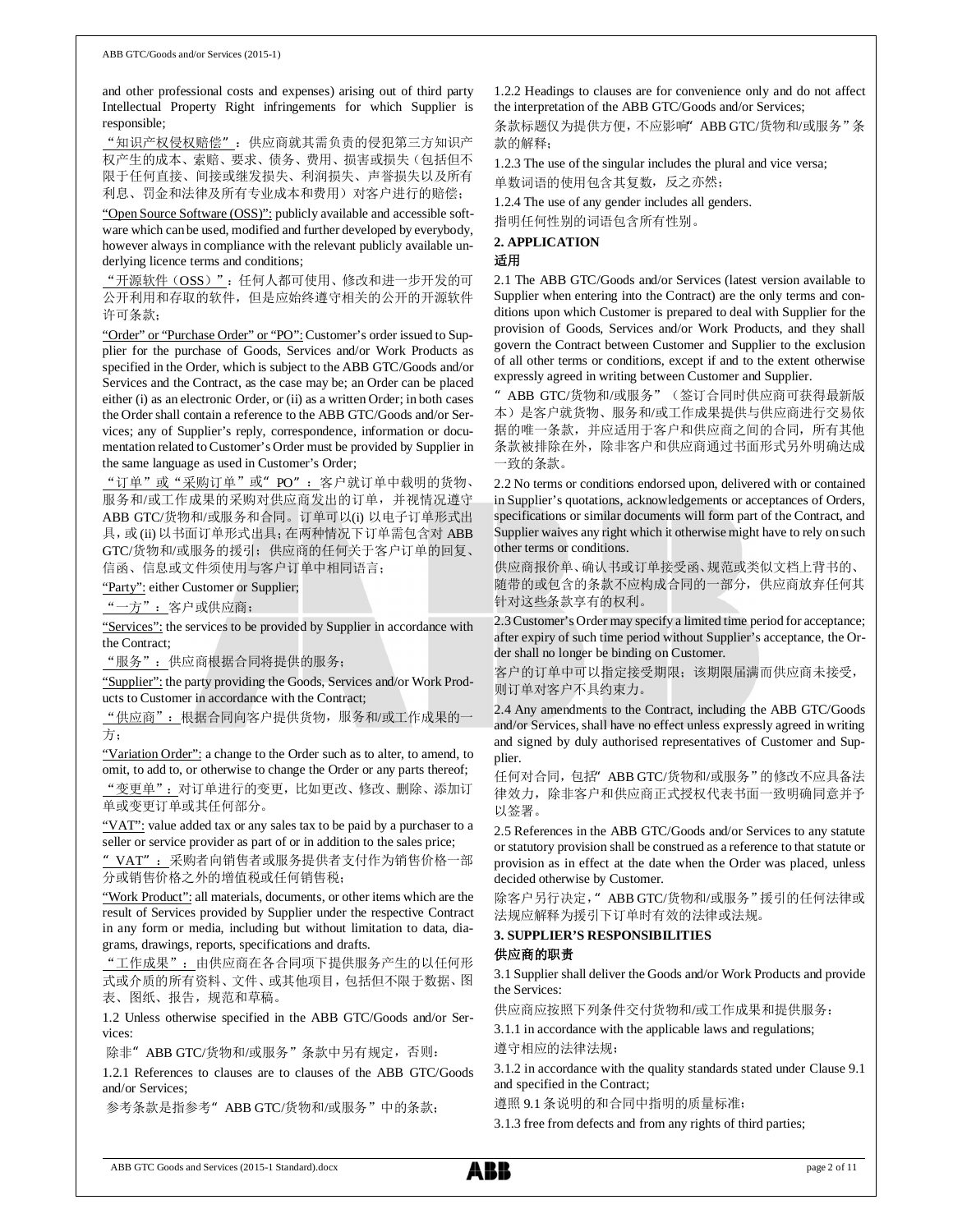#### 没有任何瑕疵并且不存在第三方的任何权利;

3.1.4 on the due date specified in the Contract; 按照合同的规定日期;

3.1.5 in the quantity specified in the Contract; 符合合同的规定数量。

3.1.6 in accordance with all specifications, specified materials, workmanship, and respective documentation;

符合所有规格、指定材料、工艺和相关文件;

3.1.7 in accordance with all Customer instructions, including but without limitation to its health, safety and environmental requirements and policies; and

遵从所有客户指示,包括但不限于健康、安全和环境要求及政策; 和

3.1.8 fit for any particular purpose expressly or impliedly made known to Supplier in the Contract or, in absence thereof, fit for the purposes for which goods, work products, or services of the same description or the same or similar type would ordinarily be used.

适合于合同中向供应商明示或暗示的任何特别目的,如果非以上 情况,则适合于相同类型或相同或相似品种的货物、工作成果或 服务的通常使用目的。

3.2 Supplier shall not substitute or modify any of the materials contained in the Goods and/or Work Products, or used for provision of the Services, or make any changes to the design of the Goods and/or Work Products without Customer's prior written approval.

未经客户的事先书面批准,供应商不得替换或更改货物和/或工作 成果中的或为提供服务使用的任何材料,或对货物和/或工作成果 设计进行任何变更。

3.3 Supplier shall take care that the Goods and/or Work Products are contained or packaged in the manner usual for such Goods and/or Work Products or, where there is no such manner, in a manner adequate to preserve and protect the Goods and/or Work Products until Delivery.

供应商应保证以适用于该货物和/或工作成果的通常方式进行包 装或装箱,如果没有这种通常方式,应利用足以保存和保护货物 和/或工作成果直到交付的方式对货物和/或工作成果进行包装或 装箱。

3.4 Supplier shall submit invoices in an auditable form, complying with Supplier's and Customer's applicable local mandatory law, generally accepted accounting principles and the specific Customer requirements, containing the following minimum information: Supplier name, address and reference person including contact details (telephone, email etc.); invoice date; invoice number; Order number (same as stated in the Order); Supplier number (same as stated in the Order); address of Customer; quantity; specification of Goods, Services and/or Work Products supplied; price (total amount invoiced); currency; tax or VAT amount; tax or VAT number; Authorized Economic Operator and/or Approved Exporter Authorization number and/or other customs identification number, if applicable; payment terms.

供应商应遵照供应商和客户当地适用的强制性法律、通用会计准 则和客户的具体要求提交可供审计的发票,并至少包含下列信息: 供应商名称、地址和联系人(包括详细联系信息,如电话、电子邮 件等);发票日期;发票号码;订单号码(与订单上的相同);供 应商编号(与订单上的相同);客户地址;数量;货物、服务和/ 或工作成果规格;价格(开票总价);货币;税款或增值税金额; 税号或增值税编号;经认证的经营者和/或经批准的出口商授权号 和/或其他海关识别码,如适用;支付条件。

3.5 Supplier shall invoice Customer separately from despatch of the Goods and/or Work Products and/or provision of the Services. Invoices shall be sent to the billing address specified in the Order.

供应商应在发送货物和/或工作成果和/或提供服务后向客户分别 开具发票。开具的发票应寄送至订单中载明的账单地址。

3.6 Expenses not agreed in writing by Customer will not be reimbursed.

#### 未经客户书面同意的费用将不予报销。

3.7 Services provided and charged on the basis of hourly rates require written confirmation of Supplier's time sheets by Customer. Supplier shall submit the respective time sheets to Customer for such confirmation in due time. Confirmation of the time sheet shall not be construed as acknowledgement of any claims. Customer shall not be obliged to pay invoices based on time sheets which are not confirmed in writing by Customer.

以小时提供和收费的服务需要客户书面确认供应商的时间表。供 应商应按时向客户提交相关时间表以供确认。对时间表的确认不 应被解释为对任何索赔的确认。客户没有义务对未经客户确认的 时间表进行结账。

3.8 Customer may issue Variation Orders to Supplier to alter, amend, omit, add to, or otherwise change ordered Goods, Services and/or Work Products or parts thereof, and Supplier shall carry out all such reasonable Variation Orders. The Parties shall agree on the impact of the Variation Order on applicable prices. In case no such agreement on the price impact is reached within reasonable time, Supplier shall perform the Variation Order with the agreement that the impact on the price or possible compensation payments shall be calculated in accordance with the following principles and their hierarchical order: (i) agreed unit price list, (ii) lump sum to be agreed between the Parties, (iii) agreed cost plus profit margin basis or, (iv) as a combination of these methods. If the agreed unit price list does not cover the subject matter of the Variation Order, an additional price list used for similar goods, services and/or work products shall be agreed by the Parties and added to the existing unit price list. Supplier shall not postpone or delay the performance of a Variation Order on the grounds of dispute, or that the Variation Order is subject to acceptance by Supplier, or agreeing to the value amount, or extension of time. Variation Orders requested by Supplier shall only become effective after express written confirmation by Customer.

客户可向供应商下达变更单,以更改、修改、删除、添加或变更已 订购的货物、服务和/或工作成果或其任何部分,供应商应履行此 种合理的变更单。双方应就变更单对适用的价格造成的影响达成 协议。如果在合理时间内未对价格影响达成协议,供应商应根据 以下原则以及次序就对价格的影响或可能的补偿支付进行计算来 履行变更单(i) 约定的单位价格清单, (ii) 双方约定的一次性价格, (iii) 约定的成本加利润基础或, (iv) 结合这些方式。如果约定的单 位价格清单未涵盖变更单的主要事项,双方应约定另一份相似货 物、服务和/或工作成果的价格清单,并加入已有单位价格清单。 供应商不应以争议,或变更单应由供应商接受,或约定价格金额, 或延期为由,推迟或延迟履行变更单。供应商需要的变更单仅在 客户书面明确确认后才生效。

3.9 In no event Supplier shall suspend or delay the Delivery of any Goods and/or Work Products or the provision of any Services to Customer. In the event of Force Majeure Clause 16 shall apply.

供应商绝不应向客户推迟或延迟任何货物和/或工作成果的交付 或任何服务的提供。如遇第 16 条不可抗力,则可适用。

3.10 Supplier shall hire in its own name all employees required to effectively provide the Goods, Services and/or Work Products, who shall not, under any circumstances, act as Customer's employees.

供应商应以其自身名义雇佣有效提供货物、服务和/或工作成果所 需的所有员工,这些人在任何情况下不应作为客户的员工。

3.11 Supplier assumes full and exclusive responsibility for any accident or occupational disease occurred to its employees and its subcontractors in relation to the provision of the Goods, Services and/or Work Products.

供应商对其员工和其分包商发生的与提供货物、服务和/或工作成 果有关的任何事故或职业病承担完全的排他性的责任。

3.12 Supplier shall be solely and exclusively responsible for any claims and/or lawsuits filed by its employees and/or subcontractors, and shall,

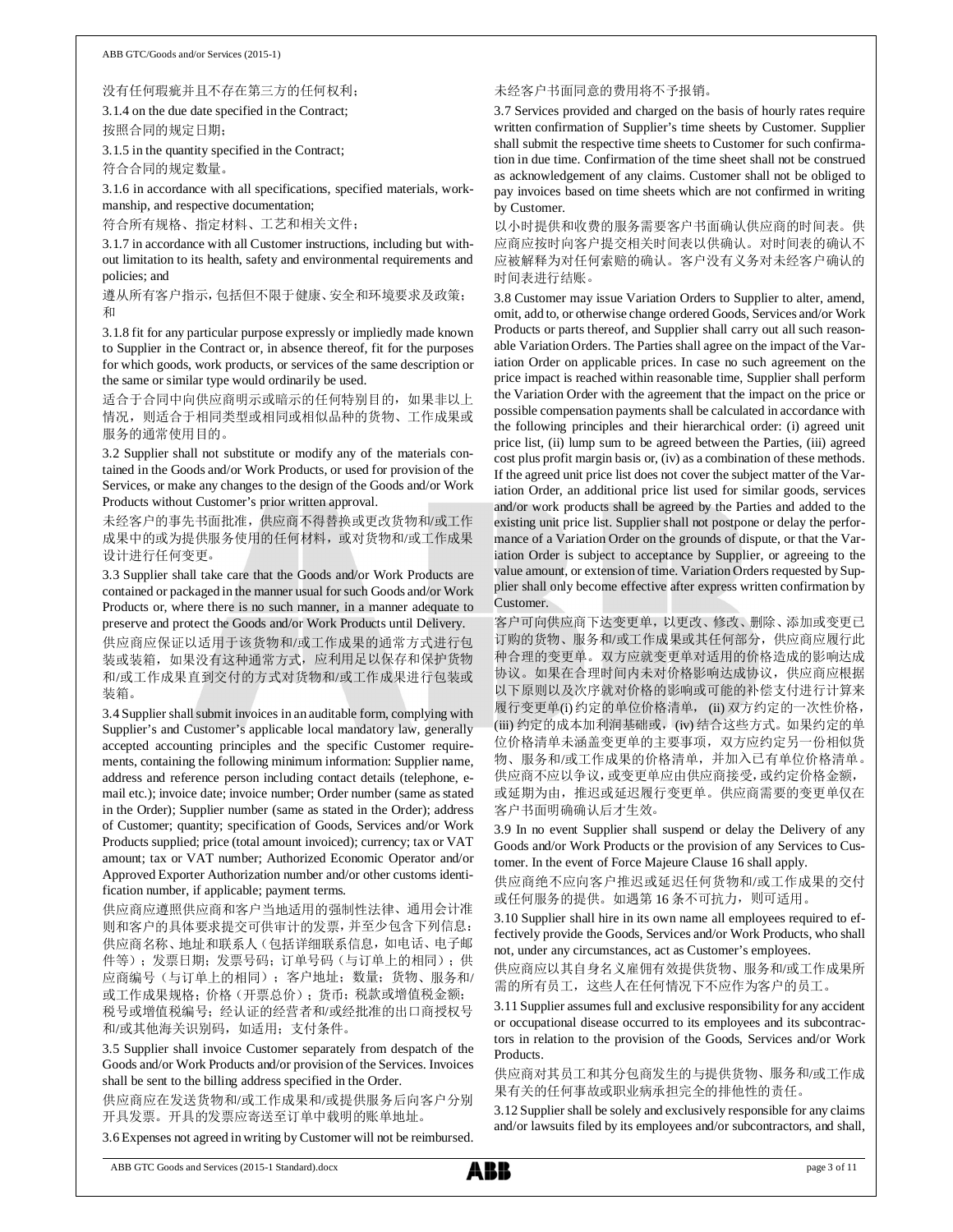without any limitations, defend, indemnify and hold Customer harmless from and against any claim, proceeding, action, fine, loss, cost and damages arising out of or relating to any such claims and/or lawsuits, and any noncompliance with legislation, regulations, codes of practice, guidance and other requirements of any relevant government or governmental agency applicable to Supplier, its employees or subcontractors, and Supplier shall compensate Customer for all losses and expenses whatsoever resulting therefrom. Supplier undertakes to voluntarily and at its own cost appear in court, if requested by Customer, acknowledging its status as sole and exclusive employer, and to provide Customer with any and all requested documentation and information necessary to ensure proper legal defence of Customer in court. The preceding sentence shall not apply if and to the extent the liability or damage was caused by Customer's gross negligence or intentional act.

供应商应单独及排他性地对由其员工和/或分包商提起的任何索 赔和/或诉讼负责,且应无限制地为客户辩护、赔偿客户并使客户 免受由任何此种索赔和/或诉讼,和任何违反法律、法规、规范、 指引和其他任何适用于供应商、其员工或分包商的相关政府或政 府机构的要求而导致或与其有关的任何索赔、诉讼、行动、罚款、 损失、费用和损害,且供应商应就由此导致的所有损失和费用补 偿客户。供应商承诺,如客户要求,其会自愿并自担费用出庭,并

承认其单独和排他性的雇主的身份,并向客户提供保证能使客户 在法庭中有适当的法律辩护的任何和所有所需文件和信息。如果 责任或损害是由客户的重大过失或故意行为引起,则前一句的承 诺不适用。

3.13 Customer is authorized to make any payments due to Supplier's employees and subcontractors performing Services, or providing Goods and/or Work Products under the Contract, in order to avoid lawsuits, liens or encumbrances. Such payments may be made through withholding Supplier's credits, through offsetting or in any other way. Supplier shall provide any support requested by Customer with regard to such payments and indemnify Customer for any payments made.

为避免诉讼、留置或抵押,客户被授权向合同项下履行服务,或 提供货物和/或工作成果的供应商的员工和分包商支付任何到期 款项。此种付款通过扣除给予供应商的信用额度、抵消或任何其 他方式来进行。供应商应应客户需要提供关于此种付款所需的任 何支持且对客户进行补偿。

### **4. CUSTOMER'S RESPONSIBILITIES** 客户的职责

4.1 In consideration of the Goods and/or Work Products delivered, or the Services provided by Supplier in accordance with the Contract, Customer shall pay to Supplier the purchase price stated in the Contract within the agreed payment terms provided the invoice fulfils the requirements of Clauses 3.4 and 3.5. In the event that the payment terms are determined by mandatory applicable law, such terms shall prevail. 作为供应商按照合同交付货物和/或工作成果,或提供服务的对价, 客户应按约定的付款条件向供应商支付合同中载明的采购价格, 前提条件是发票满足 3.4 条和 3.5 条的要求。如果强行法对付款条 件有明确规定,则适用该付款条件。

4.2 If Goods and/or Work Products delivered or Services provided are subject to inspection, testing, or acceptance by Customer and/or its authorised representatives, no payments shall become due before the results of such inspection, testing, or acceptance are available and confirm that the Goods, Services and/or Work Products conform with the Contract and with any specifications and/or patterns supplied or advised by Customer to Supplier.

如果交付的货物和/或工作成果或提供的服务须经客户和/或其授 权代表检验、测试或接受,则在此种检验、测试或接受的结果出 具,及确认货物、服务和/或工作成果符合合同及任何客户对供应 商提供或建议的规格和/或模式之前,任何款项不得视作到期。

4.3 Customer reserves the right to set off such amount owed to Supplier, or withhold payment for Goods, Services and/or Work Products not provided in accordance with the Contract.

客户有权抵销供应商欠客户的金额,或客户有权扣减未遵照合同 规定所供货物、服务和/或工作成果的款项。

# **5. DELIVERY, PERFORMANCE OF SERVICES** 交付,履行服务

5.1 Unless agreed otherwise in the Contract, the Goods and/or Work Products shall be delivered in accordance with INCOTERMS 2010 FCA, to the place defined in the Contract, or, if no such place has been defined, to Customer's place of business.

除非合同中另有约定,货物和/或工作成果应根据《国际贸易术语 解释通则 2010》 FCA 术语交付至合同中载明的地点,或没有载明 该地点,应交付至客户营业地点。

5.2 The Services shall be provided at the place specified in the Contract, or, if no such place has been specified, at Customer's place of business.

应在合同中载明的地点提供服务,或没有载明该地点,应在客户 营业地点提供该服务。

5.3 Supplier shall deliver latest at the time of acceptance of the Contract the following minimum information (unless where explicitly not required by Customer): Order number, date of Order, number of packages and contents, the customs tariff numbers of the country of consignment, and the countries of origin for all Goods and/or Work Products to be delivered. For controlled Goods, Services and/or Work Products, the relevant national export control numbers must be indicated and, if the Goods, Services and/or Work Products are subject to U.S. export regulations, the U.S. Export Control Classification Numbers (ECCN) or classification numbers of the International Traffic In Arms Regulations (ITAR) must be specified. Proofs of preferential origin as well as conformity declarations and marks of the country of consignment or destination are to be submitted without being requested; certificates of origin upon request. Supplier shall state the accurate and complete Order number disclosed to Customer on all invoices (in particular but not limited to commercial, pro forma or customs invoices). Supplier shall be fully liable for all damages resulting from a breach of this obligation, in particular but not limited to damages for delay.

供应商应最迟在接受合同时至少发送以下信息(除非客户明确表 示不需要):订单号码、订单日期、包裹数量和容量、起运国的海 关关税号,所有将交付的货物和/或工作成果的来源国。对于受监 管的货物、服务和/或工作成果,必须注明相关的国家出口控制号, 如果货物、服务和/或工作成果须遵守美国出口法律,必须注明《美 国出口控制分类编号》(ECCN)或《国际武器运输条例》(ITAR) 分 类号。无需要求,应提交优惠原产地证明、合规申报和起运国或 目的国标志;一旦要求,提交原产地证书。供应商应在所有发票 上注明正确和完整的订单编号(特别是但不限于商业、形式或海 关发票)。供应商对因违反此义务造成的损害赔偿负全部责任。 特别是但不限于因延迟造成的损害赔偿。

5.4 The Goods and/or Work Products shall be delivered, and Services shall be provided during Customer's business hours unless otherwise requested by Customer.

除非客户另有要求,否则应在客户的营业时间内交付货物和/或工 作成果,提供服务。

5.5 Upon Delivery, Supplier (or its appointed carrier) shall provide Customer, together with a delivery note, any other required export and import documents not mentioned in Clause 5.3. In the event that Customer has approved partial delivery, such delivery note shall also include the outstanding balance remaining to be delivered.

交付时,供应商(或其指定承运人)应随交货单一起向客户提供 任何第 5.3 条中未提及的其他所需的出口和进口文件。如果客户 批准部分交付,则交货单应包含剩余未交付的数量信息。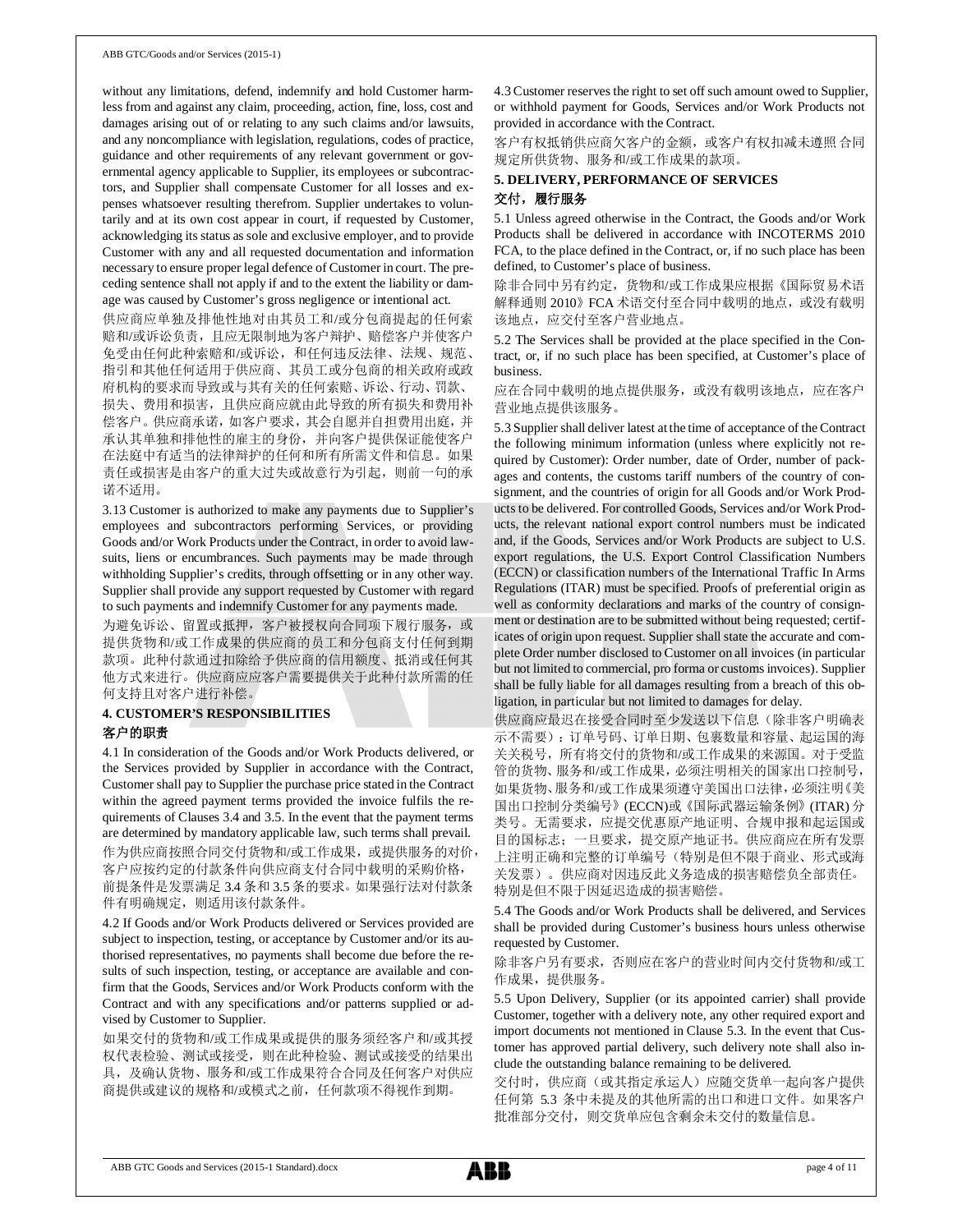ABB GTC/Goods and/or Services (2015-1)

5.6 Ownership (title) of the Goods and/or Work Products shall pass to Customer at Delivery, except if agreed otherwise in writing. To the extent that the Goods and/or Work Products contain Embedded Software, ownership (title) regarding such Embedded Software shall not be passed to Customer, however Customer and all users shall have a worldwide, irrevocable, perpetual, transferable, non-exclusive, royaltyfree right to use the Embedded Software as an integral part of such Goods and/or Work Products or for servicing either of them. In the event the Embedded Software or any part thereof is owned by a third party, Supplier shall be responsible for obtaining the respective software licences necessary from the third party before Delivery to comply with its obligations under the Contract.

货物和/或工作成果的所有权(所有权凭证)在交付时应转移给客 户,除非另外书面达成一致。如果货物和/或工作成果包含嵌入式 软件,相关嵌入式软件的所有权(所有权凭证)不应转移给客户, 但是对于作为货物和/或工作成果一部分或服务于其中任一的嵌 入式软件,客户和所有用户应享有全球性的、不可撤消的、永久 性的、可转移的、非排他性的、免使用费的使用嵌入式软件的权 利。如果嵌入式软件或其任何部分属于第三方所有,供应商应负 责在交付前从该第三方处获得相应的软件许可,以遵守其在合同 项下的义务。

### **6. ACCEPTANCE**

### 接受

6.1 Customer shall not be deemed to have accepted any Goods, Services and/or Work Products until it has had reasonable time to inspect or test them following Delivery or, in case a defect in the Goods, Services and/or Work Products was not reasonably detectable during the inspection, within a reasonable time period after such defect has become apparent. Any obligation of Customer to inspect the Goods, Services and/or Work Products, shall be limited to quantity and type, and visible defects or damages resulting from transport.

在交付后有合理时间检验或测试前,或者若货物、服务和/或工作 成果有瑕疵且该种瑕疵无法在检验中被合理发觉的情况下,该瑕 疵变得明显之后的合理时间之前,不应视为客户接受了任何货物、 服务和/或工作成果。任何客户检验货物、服务和/或工作成果的义 务仅限于数量和型号,和因运输造成的可见的瑕疵或损害。

6.2 The Parties may agree on a certain acceptance procedure, in which case acceptance shall be subject to Customer's explicit written acceptance statement. Supplier shall inform Customer in writing within a reasonable time period in advance when the Goods, Services and/or Work Products are ready for inspection, testing, or acceptance.

双方可以约定某种接受程序,客户发出明确的书面接受声明视为 接受。供应商应在合理时间内就货物、服务和/或工作成果可供检 验、测试或接受的时间事先书面通知客户。

6.3 If any Goods, Services and/or Work Products do not comply with Clause 3 (Supplier's Responsibilities), or are otherwise not in conformity with the Contract, then, without limiting any other right or remedy that Customer may have under Clause 10 (Remedies), Customer may reject the Goods, Services and/or Work Products and/or request replacement by Goods, Services and/or Work Products conforming with the Contract or recover all payments made to Supplier.

如果任何货物、服务和/或工作成果没有遵守第 3 条(供应商的职 责)的规定,或者不符合合同的规定,那么,在不影响客户根据第 10 条(救济)享有的任何其他权利或救济的情况下,客户可拒收 货物、服务和/或工作成果,和/或要求更换成符合合同的货物、服 务和/或工作成果,或要求供应商全额退回客户已支付的款项。

### **7. DELAY** 延迟

### If the Delivery of Goods and/or Work Products or the provision of Services does not comply with the agreed date(s) then, without prejudice to any other rights which it may have, Customer shall have the right to:

如果货物和/或工作成果或服务没有按照预定日期交付或提供,那 么,在不影响任何其他权利的情况下,客户应有权:

7.1 terminate the Contract in whole or in part;

全部或部分终止合同;

7.2 refuse any subsequent delivery of the Goods and/or Work Products, or provision of Services which Supplier attempts to make;

拒绝供应商任何后续的试图交付的货物和/或工作成果或提供的 服务;

7.3 recover from Supplier any expenditure reasonably incurred by Customer in obtaining the Goods, Services and/or Work Products in substitution from another supplier;

要求供应商赔偿客户从其他供应商处获得替代货物、服务和/或工 作成果合理产生的任何费用;

7.4 claim damages for any additional costs, loss or expenses incurred by Customer which are reasonably attributable to Supplier's failure to deliver the Goods and/or Work Products, or to provide the Services on the agreed date; and

就可合理归因于供应商未按时交付货物和/或工作成果,或提供服 务的任何额外成本、损失或费用进行索赔;和

7.5 claim additional compensation for liquidated damages as agreed in the Contract.

按合同约定要求额外的违约赔偿金。

# **8. INSPECTION**

### 检查

8.1 Supplier shall allow Customer and/or its authorised representatives during Supplier's business hours to (i) inspect the Goods and/or Work Products, and Supplier's manufacturing units upon providing reasonable notice, and/or request test samples of the respective Goods and/or Work Products, or any parts or materials thereof, and/or (ii) inspect the provision of the Services, and/or (iii) test the Goods and/or Work Products, or parts thereof.

供应商允许客户和/或其授权代表在供应商营业时间内(i)在提供 合理通知的情况下,检验货物和/或工作成果,和供应商的生产装 置 ,和/或要求相关货物和/或工作成果的测试样品,或任何其部分 或材料, 和/或(ii) 检验提供的服务, 和/或(iii) 测试货物和/或工作 成果, 或其任何部分。

8.2 If the results of such inspection or tests cause Customer to be of the opinion that the Goods, Services and/or Work Products do not conform or are unlikely to conform with the Contract or with any agreed specifications, including all specified material, workmanship and the like, documentation and quality requirements, or are not performed in accordance with generally accepted practices, procedures and standards of the respective industry, Customer shall inform Supplier and Supplier shall without undue delay take such action as is necessary to ensure conformity with the Contract. In addition Supplier shall carry out necessary additional inspection or testing at Supplier's own cost whereby Customer shall be entitled to attend.

如果此种检验或测试的结果使客户认为货物、服务和/或工作成果 不符合或不可能符合合同或任何约定的规格,包括所有载明的材 料、工艺和同类性质要求、文件和质量要求,或没有按照相关行 业的通常接受的实践、程序和标准履行,客户应通知供应商,供 应商应不延迟地采取必要措施使保证符合合同。另外,供应商应 自担费用进行必要的额外的检查或测试,并且客户有权参与。

8.3 Notwithstanding any inspection or tests by Customer, Supplier shall remain fully responsible for compliance of the Goods, Services and/or Work Products with the Contract. This applies whether or not Customer has exercised its right of inspection and/or testing and shall not limit Supplier's obligations under the Contract. For the avoidance of doubt, inspection or testing of Goods, Services and/or Work Products by Customer shall in no event exempt Supplier from or limit Supplier's warranties or liability in any way.

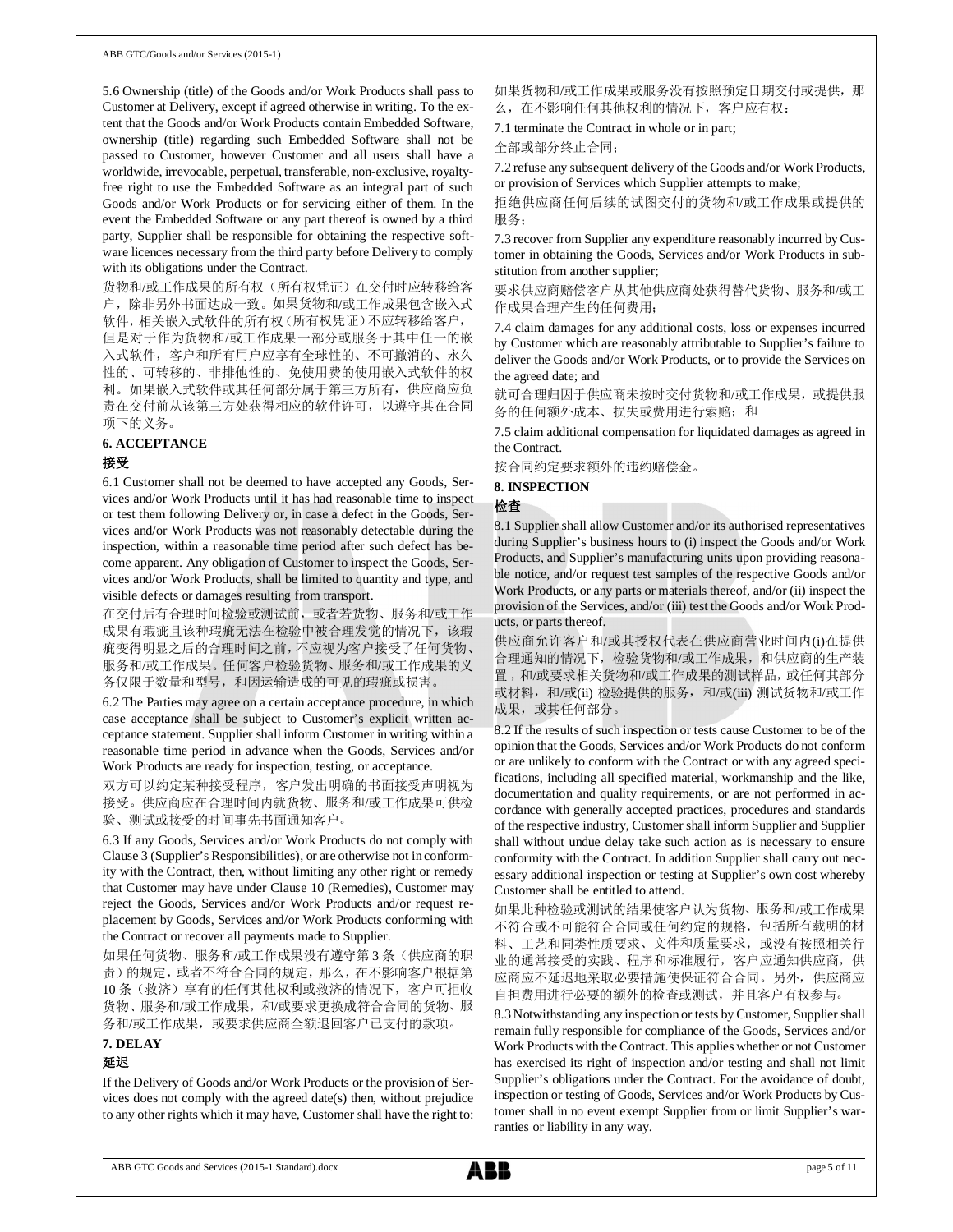不管客户采取了何种检查或测试,供应商应完全负责货物、服务 和/或工作成果符合合同要求。这适用于不管客户是否行使了其检 查和/或测试的权利,并且不应限制供应商在合同项下的义务。为 避免疑义,客户检查或测试货物、服务和/或工作成果在任何情况 下都不应以任何方式免除或限制供应商的保证或责任。

# **9. WARRANTY**

### 质保

9.1 Supplier warrants that the Goods, Services and/or Work Products: 供应商保证货物、服务和/或工作成果:

9.1.1 comply with the Contract, including all specifications, specified material, workmanship and the like, documentation and quality requirements, or in absence thereof are provided or performed in accordance with generally accepted practices, procedures and standards of the respective industry, and are fit for the purposes for which goods, services or work products of the same description or the same or similar type would ordinarily be used, and keep the functionality and performance as expected by Customer according to Supplier's information, documentation and statements;

符合合同,包括所有规格,规定材料、工艺和同类性质要求、资料 和质量要求,或在没有以上要求的情况下,应依据各个行业一般 公认的做法、程序和标准提供或履行并且符合相同类型或相同或 相似的货物、服务和/或工作成果的通常用途,并根据供应商的信 息、资料和声明保持具有客户期望的功能和性能;

9.1.2 are fit for any particular purpose expressly or impliedly made known to Supplier in the Contract;

符合在合同中明示或默示告知供应商的任何特定用途;

9.1.3 are new and unused at the date of Delivery;

在交付日期是全新未用的;

9.1.4 are free from defects and rights of third parties;

没有任何瑕疵并且不存在第三方权利;

9.1.5 possess the qualities which Supplier has held out to Customer as a sample or model; and

具有供应商提供给客户的样品,或模型同样的质量;和

9.1.6 comply with Clause 12 (Compliance, Integrity).

符合第12条规定(诚信合规)。

9.2 Unless otherwise agreed in the Contract, the warranty period shall be twenty four (24) months from Delivery of Goods and/or Work Products, or the acceptance of the Services.

除非合同另有约定,质保期为交付货物和/或工作成果,或接受服 务后二十四(24)个月。

9.3 In case of non-compliance with the warranties provided under this Clause 9, Customer shall be entitled to enforce the remedies provided in Clause 10 (Remedies) hereunder.

如果没有遵守第9 条中的质保规定,客户有权执行第 10条(救济) 中规定的救济。

### **10. REMEDIES**

### 救济

10.1 In case of breach of any warranty under Clause 9 (Warranty) or if Supplier otherwise fails to comply with any of the terms of the Contract, Customer shall give notice in writing to Supplier of such breach and provide Supplier an opportunity to remedy it. If Supplier has not successfully remedied such breach within forty eight (48) hours of receiving such Customer notification or within such other remedy period agreed in writing between the Parties, Customer shall be entitled to any one or more of the following remedies at its own discretion and at Supplier's expense:

如果违反第 9 条(质保)中的任何质保规定或供应商没有遵守任 何合同条款,客户应就该违约行为向供应商发出书面通知,并向 供应商提供能补救的机会。如果供应商没有在收到客户通知后四 十八(48)小时内或双方另行书面约定的补救期限内采取补救该 违约的措施,客户可自主决定并由供应商承担费用享有下列任何 一项或多项救济:

10.1.1 to give Supplier another opportunity to carry out any additional work necessary to ensure that the Contract is fulfilled;

给予供应商另一个机会采取额外的必要措施,以确保满足合同要 求;

10.1.2 to carry out (or to instruct a third party to carry out) any additional work necessary to make the Goods, Services and/or Work Products comply with the Contract;

采取(或指示第三方采取)任何额外的必要措施使货物、服务和/ 或工作成果符合合同要求;

10.1.3 to obtain prompt repair or replacement of the defective Goods, Services and/or Work Products by Goods, Services and/or Work Products conforming with the Contract without defects;

迅速修理或利用符合合同要求没有瑕疵的货物、服务和/或工作成 果更换有瑕疵的货物、服务和/或工作成果;

10.1.4 to refuse any further Goods, Services and/or Work Products, but without exemption from Supplier's liability for the defective Goods, Services and/or Work Products provided by Supplier;

拒收任何后续货物、服务和/或工作成果,但不免除供应商针对瑕 疵货物、服务和/或工作成果所应承担的责任;

10.1.5 to claim such damages as may have been sustained by Customer as a result of Supplier's breaches of the Contract;

就供应商违反合同给客户遭受的损失进行索赔;

10.1.6 to terminate the Contract; in such event Customer shall have no obligation to compensate Supplier for the already provided but unpaid parts of the Goods, Services and/or Work Products, and Supplier shall be obliged to pay back to Customer any remuneration received from Customer for the Goods, Services and/or Work Products, and to take back the Goods and/or Work Products at Supplier's own cost and risk. 终止合同;在此情况下,客户没有义务就已提供但未被偿付的货 物、服务和/或工作成果补偿供应商,及供应商有义务返客户任何 从客户处收取的货物、服务和/或工作成果的款项,并自担费用和 风险取回货物和/或工作成果。

10.2 In the event that Clauses 10.1.1, 10.1.2 or 10.1.3 apply, the entire warranty period of Clause 9.2 shall be restarted.

如果 10.1.1、10.1.2 或 10.1.3 条适用,9.2 条规定的整个质保期应 重新开始计算。

10.3 The rights and remedies available to Customer and contained in the Contract are cumulative and are not exclusive of any rights or remedies available at law or in equity.

客户享有的包含在合同中的权利和救济是累积性的,并不排除根 据法律或衡平法享有的任何权利或救济。

**11. INTELLECTUAL PROPERTY**

### 知识产权

11.1Supplier hereby grants Customer, or undertakes to procure that Customer is granted, a worldwide, irrevocable, perpetual, transferable, non-exclusive, royalty-free licence to use the Intellectual Property Rights in the Goods, including Embedded Software, if any.

供应商在此授予客户,或使客户被授予全球范围内的、不可撤销 的、永久的、可转让的、非排他性的、免费的使用货物,包括嵌入 式软件(如有)的知识产权的许可。

11.2 Supplier assigns herewith to Customer full ownership rights in and to any Intellectual Property in the Work Products arising from the Services for the full duration of such rights, wherever in the world enforceable. Supplier further agrees to execute, upon Customer's request and at its cost, all further documents and assignments and do all such further things as may be necessary to perfect Customer's ownership title to the Intellectual Property or to register Customer as owner of the Intellectual Property with any registry, including but not limited to governmental registration authorities or private registration organisations.

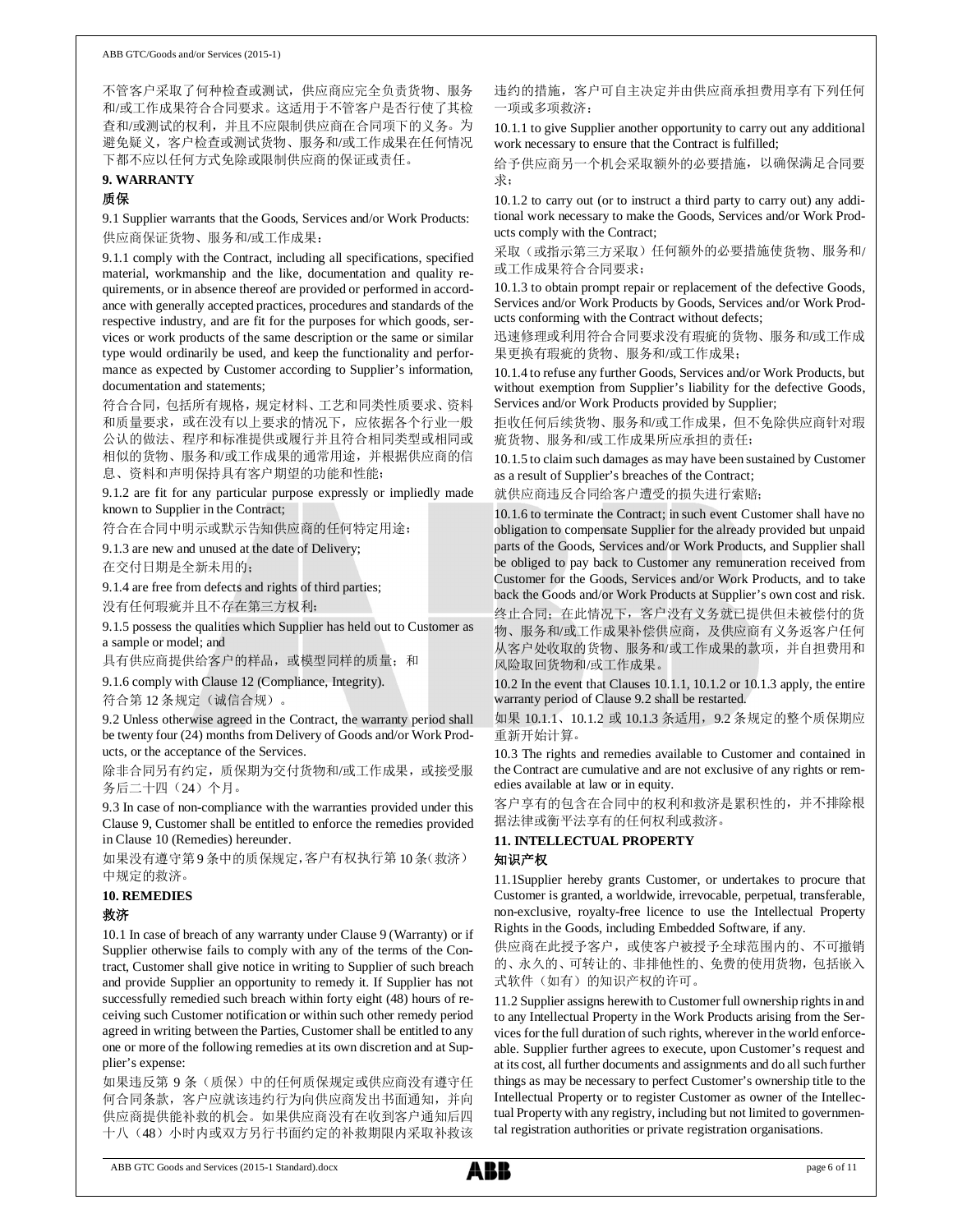供应商在该权利的整个期间向客户转让服务所产生"工作成果" 的任何知识产权的完整所有权,并在世界的任何地方可执行。一 旦客户要求并承担其费用,供应商进一步同意签署所有文件和转 让,并且采取所有的措施完善客户对知识产权的所有权或在任何 登记机构将客户注册为知识产权的所有人,包括但不限于政府登 记机关或私人登记组织。

11.3 The Intellectual Property Rights in any Work Products created by or licensed to Supplier prior to the respective Contract or outside of such Contract, and any subsequent modifications to the same ("Pre-Existing Works") will remain vested in Supplier or the respective third party owner. To the extent that Pre-Existing Works are embedded in any Work Products delivered by Supplier, Customer and its Affiliates shall have a worldwide, irrevocable, perpetual, transferable, non-exclusive, royalty-free licence to use the Pre-Existing Works as part of such Work Products, including the right to further improve, develop, market, distribute, sublicense, exploit or otherwise use the Work Products containing such Pre-Existing Works. Supplier shall not be prevented or restricted from using its own know-how or its Pre-Existing Works in the course of providing the Services.

在相应的合同生成之前或在该合同的范围之外,由供应商创造或 许可给供应商的任何"工作成果"的知识产权,以及随后对其进 行的任何修改("既存成果")由供应商或相应的第三方所有。如果 "既存成果"被嵌入供应商交付的任何"工作成果"中,客户及其 关联公司应对该"工作成果"一部分的"既存成果"有全球性的、 不可撤销的、永久性的、可转让的、非独家的、免许可费的许可进 行使用,包括但不限于进一步改进、开发、营销、分销、分许可、 利用或以任何其他方式使用含有"既存成果"的"工作成果"的权 利。供应商在提供服务的过程中,不被妨碍或限制使用其专有技 术或"既存成果"。

11.4 In the event the Embedded Software contains or uses Open Source Software, Supplier must specify and inform Customer in writing and prior to Delivery about all Open Source Software implemented into or used by the Embedded Software. In the event that Customer does not approve any Open Source Software components contained in or used by the Embedded Software, Supplier agrees to replace or substitute at its own cost the affected Open Source Software component(s) contained in or used by the Embedded Software with software of at least the same quality and functionality and which is accepted by Customer. 如果嵌入式软件包含或使用开源软件,供应商应在交付之前以书 面形式就嵌入式软件使用或实施所有开源软件的情况说明和告知 客户。如果客户不认可嵌入式软件中包含或使用的任何开源软件 元件,供应商同意自担费用以客户接受的至少具有相同质量和功 能的软件更换或代替嵌入式软件中包含或使用的受影响开源软件 元件。

11.5 In the event that the Goods and/or Work Products (and/or the Embedded Software) delivered, or Services provided infringe any third party Intellectual Property Rights, Supplier shall, notwithstanding anything provided to the contrary or otherwise contained in the Contract, provide IPR Indemnification to Customer. The IPR Indemnification does not limit any further compensation rights of Customer. Supplier's obligation to indemnify Customer as provided under this Clause shall not apply if and to the extent the liability or damage was caused by Customer's own pre-existing Intellectual Property Rights contributed to, or implemented into the Goods, Services and/or Work Products.

如果交付的货物和/或工作成果(和/或嵌入式软件),或提供的服 务侵犯了任何第三方知识产权,不管合同是否有相反规定或其他 规定,供应商应向客户提供知识产权侵权赔偿。知识产权侵权赔 偿适用并且不限制客户获得任何进一步赔偿的权利。如果由客户 自身既存知识产权用于或实施于货物、服务和/或工作成果中造成 的责任或损失,本条款规定的供应商向客户赔偿的义务不应适用。

11.6 If any infringement claim is made against Customer, Supplier shall at its cost, but at Customer's discretion (i) procure for Customer the right to continue using the Goods, Services and/or Work Products;

(ii) modify the Goods, Services and/or Work Products so that they cease to be infringing; or (iii) replace the Goods, Services and/or Work Products so that they become non-infringing.

如果客户被提起任何侵权索赔,供应商应自担费用,由客户决定 (i) 为客户获得继续使用货物、服务和/或工作成果的权利; (ii) 修 改货物、服务和/或工作成果使之侵权停止; 或(iii) 更换货物、服 务和/或工作成果使它们不侵权。

11.7 In the event Supplier cannot fulfil the measures requested by Customer under Clause 11.6, Customer shall be entitled to terminate the Contract and to reclaim all sums which Customer has paid to Supplier thereunder. In any event, Customer may claim compensation in accordance with Clause 11.5 for any costs, losses or damages incurred whatsoever.

如供应商不能按照第 11.6 条按客户要求履行措施,客户有权终止 合同并索回所有客户已付给供应商的所有款项。任何情况下,客 户可以根据第 11.5 条就任何招致的成本、损失或损害进行索赔。

# **12. COMPLIANCE, INTEGRITY**

# 诚信合规

12.1 Supplier shall provide the Goods, Services and/or Work Products in compliance with all relevant legislation, laws, rules, regulations, and codes of practice, guidance and other requirements of any relevant government or governmental agency. To the extent that such regulations are advisory rather than mandatory, the standard of compliance to be achieved by Supplier shall be in compliance with the generally accepted best practice of the relevant industry.

供应商应遵照所有相关法律、规则、法规、规范、指南以及任何相 关政府或政府机构的其他要求提供货物、服务和/或工作成果。如 果这些规定是建议性的而非强制性的,适用于供应商的合规标准 应为遵守相关行业公认的最佳做法。

12.2 Supplier and its subcontractors must comply with the ABB Lists of Prohibited and Restricted Substances and with the reporting and other requirements regarding Conflict Minerals made available under **www.abb.com – Supplying – Material Compliance** or otherwise and shall provide Customer with respective documents, certificates and statements if requested. Any statement made by Supplier to Customer (whether directly or indirectly, e. g. where applicable via the ABB Supplier Registration and Pre-Qualification System) with regard to materials used for or in connection with the Goods, Services and/or Work Products will be deemed to be a representation under the Contract.

供应商和其分包商必须遵守《ABB 禁用和限制物质清单》规定, 以及有关冲突矿产的报告及其它要求,参见:**www.abb.com – Sup-**

plying - Material Compliance, 或经要求应向客户提供相关文件、 证明和声明。任何供应商向客户所做的关于使用于货物、服务和/ 或工作成果的或与货物、服务和/或工作成果有关的材料之声明 (无论是直接的还是间接的,例如通过 ABB 供应商注册及预审系 统(如适用)),将被视为合同下的一种陈述。

12.3 Supplier represents and warrants that it is knowledgeable with, and is and will remain in full compliance with all applicable trade and customs laws, regulations, instructions, and policies, including, but not limited to, securing all necessary clearance requirements, proofs of origin, export and import licenses and exemptions from, and making all proper filings with appropriate governmental bodies and/or disclosures relating to the provision of services, the release or transfer of goods, hardware, software and technology to non U.S. nationals in the U.S., or outside the U.S., the release or transfer of technology and software having U.S. content or derived from U.S. origin software or technology.

供应商陈述并保证其熟知并将一直遵守所有适用的贸易和海关法 律,规定,指令以及政策,包括但不限于:向有管辖权的政府机构 获取所有必须的清关要求,来源地证明,向其取得进出口许可和 豁免,完成所有适当的备案,和/或披露有关向在美国境内的非美 国公民或美国境外提供服务,货物、硬件,软件和技术的转让或

ABB GTC Goods and Services (2015-1 Standard).docx page 7 of 11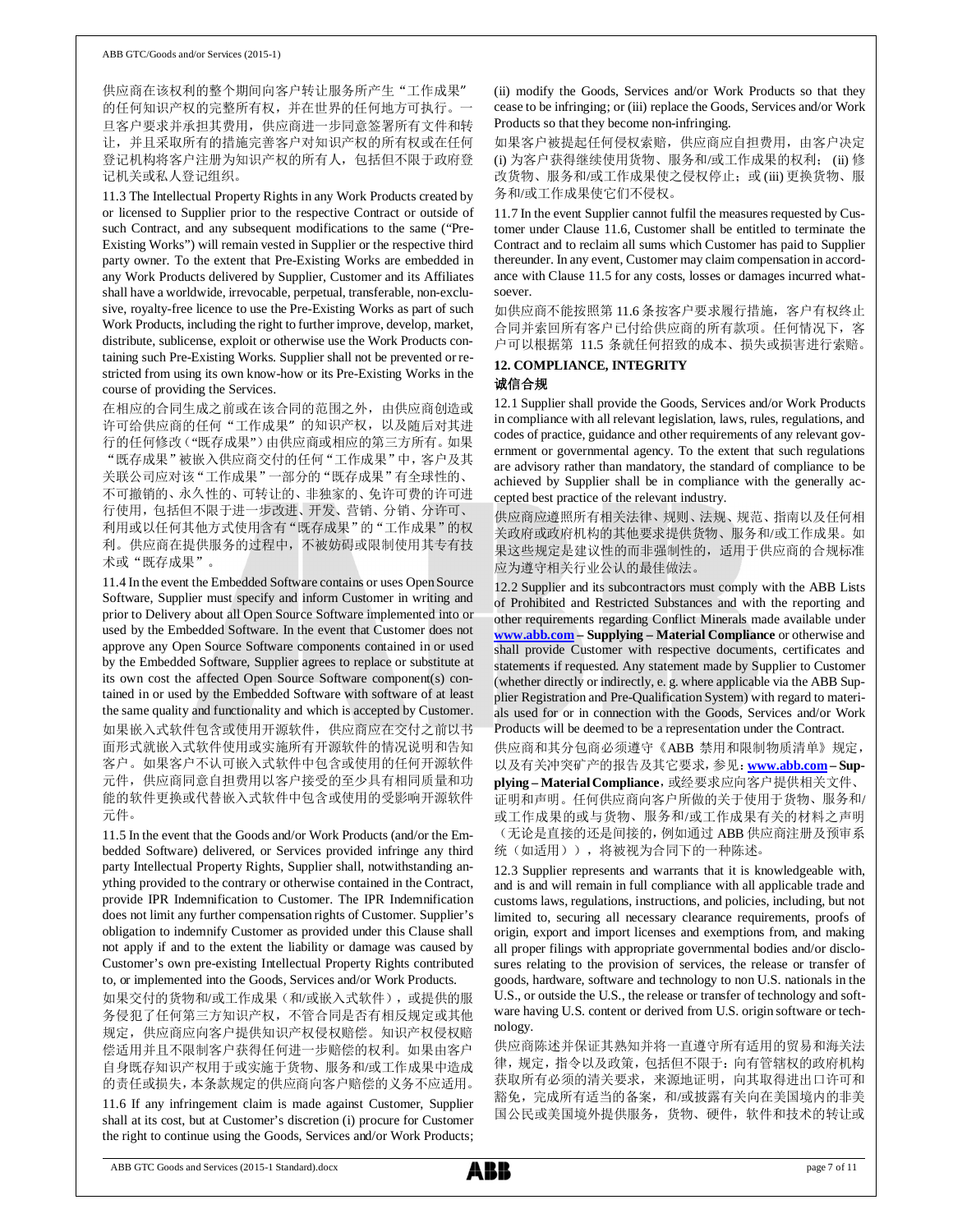## 转移,将含有与美国有关内容的或由美国原产的软件或技术衍生 的技术和软件进行转让或转移。

12.4 No material or equipment included in or used for the Goods, Services and/or Work Products shall originate from any company or country listed in any relevant embargo issued by the authority in the country where the Goods, Services and/or Work Products shall be used or an authority otherwise having influence over the equipment and material forming part of the Goods, Services and/or Work Products. If any of the Goods, Services and/or Work Products are or will be subject to export restrictions, it is Supplier's responsibility to promptly inform Customer in writing of the particulars of such restrictions.

若货物、服务和/或工作成果在某一国家使用或某一机构以任何方 式对构成货物、服务和/或工作成果的设备及材料有影响力,则货 物、服务和/或工作成果不应包含或使用过来自于被该国家列于禁 止或限制贸易清单上的公司或国家的材料或设备。如果任何货物、 服务和/或工作成果受到或将要受到出口限制,供应商应负责立即 书面告知客户有关该等限制的详细情况。

12.5 Both Parties warrant that each will not, directly or indirectly, and that each has no knowledge that the other Party or any third parties will, directly or indirectly, make any payment, gift or other commitment to its customers, to government officials or to agents, directors and employees of each Party, or any other party in a manner contrary to applicable laws (including but not limited to the U. S. Foreign Corrupt Practices Act and, where applicable, legislation enacted by member states and signatories implementing the OECD Convention Combating Bribery of Foreign Officials), and shall comply with all relevant laws, regulations, ordinances and rules regarding bribery and corruption. Nothing in the Contract shall render either Party or any of its Affiliates liable to reimburse the other for any such consideration given or promised.

双方特此保证,任何一方不会,且未知悉另一方或任何第三方会, 直接或间接地,以违反相关法律(包括但不限于美国《反海外贿 赂法》以及适用的经合组织成员国为实施《禁止在国际商业交易 中贿赂外国政府官员公约》制定的立法)规定的方式,向各方或 任何他方客户、政府官员、双方的代理、董事和员工或任何第三 方付款、赠送礼物或做出其他承诺,并且双方应遵守所有有关贿 赂和腐败的法律、法规、条例和规定。本合同的任何规定均不使 任何一方承担义务偿付另一方任何已给予的或承诺的此种对价。

12.6 Supplier herewith acknowledges and confirms that Supplier has received a copy of ABB's Code of Conduct and ABB's Supplier Code of Conduct or has been provided information on how to access both ABB Codes of Conduct online under **www.abb.com/Integrity**. Supplier is obliged and agrees to perform its contractual obligations in accordance with both ABB Codes of Conduct, including but without limitation to all employment, health, safety and environmental requirements specified therein.

供应商在此认可并确认,其已收到一份 ABB 的行为准则和《ABB 供应商行为准则》或已知悉如何在线获取 ABB 行为准则 (**www.abb.com/Integrity**)的信息。供应商有义务并同意按照 ABB的行为准则履行其合同义务,包括但不限于所列的所有雇佣、 健康、安全和环境要求。

12.7 ABB has established the following reporting channels where Supplier and its employees may report suspected violations of applicable laws, policies or standards of conduct: Web portal: **www.abb.com/Integrity – Reporting Channels**; telephone and mail address: specified on this Web portal.

ABB 已建立了如下报告渠道,供应商和其员工可以通过此渠道报 告可疑的违反适用的法律、政策或标准的行为:网址: **www.abb.com/Integrity – Reporting Channels**;电话和邮寄地址: 见网站。

12.8 Any violation of an obligation contained in this Clause 12 shall be a material breach of the Contract. Either Party's material breach shall entitle the other Party to terminate the Contract with immediate effect and without prejudice to any further right or remedies under such Contract or applicable law.

任何对第 12 条的义务的违反将是对合同的实质性违约。任何一方 实质性违约,另一方有权终止合同并立即生效,且不影响其根据 合同或适用的法律获得任何进一步的权利或救济。

12.9 Notwithstanding anything to the contrary contained in the Contract, Supplier shall, without any limitations, indemnify and hold harmless Customer from and against any liabilities, claim, proceeding, action, fine, loss, cost or damages arising out of or relating to any such violation of the above mentioned obligations and the termination of the Contract, or arising from export restrictions concealed by Supplier. With respect to export restrictions solely attributable to Customer's use of the Goods, Services and/or Work Products, the now said commitment shall only apply to the extent Supplier has knowledge of or reasonably should have been aware of such use.

无论合同中有任何相关规定,供应商应无任何限制条件地赔偿并 使客户免受因其违反上述义务、终止合同,或供应商隐瞒出口限 制而导致的或相关的任何责任、索赔、法律程序、诉讼、罚款、损 失和损害。仅因客户使用货物、服务和/或工作成果导致的出口限 制,此种承诺仅限于供应商已知晓或合理应已知晓的使用。

# **13. CONFIDENTIALITY, DATA SECURITY, DATA PROTECTION**

## 保密,数据安全,数据保护

13.1 Supplier shall:

供应商应:

13.1.1 Unless otherwise agreed in writing, keep in strict confidence all Customer Data and any other information concerning Customer's or its Affiliates' business, its products and/or its technologies which Supplier obtains in connection with the Goods, Services and/or Work Products to be provided (whether before or after acceptance of the Contract). Supplier shall restrict disclosure of such confidential material to such of its employees, agents or subcontractors or other third parties as need to know the same for the purpose of the provision of the Goods, Services and/or Work Products to Customer. Supplier shall ensure that such employees, agents, subcontractors or other third parties are subject to and comply with the same obligations of confidentiality as applicable to Supplier and shall be liable for any unauthorized disclosures;

除非另行书面约定,供应商严格保密其获得的所有关于货物、服 务和/或工作成果(无论是接受合同之前或之后)的客户数据和其 他任何关于客户或其关联公司业务、产品和/或技术的信息。供应 商应对因向客户提供货物、服务和/或工作成果之目的而需知晓此 类保密材料的供应商的员工、代理或分包商或其他第三方限制披 露此类保密材料。供应商应保证这些员工、代理或分包商或其他 第三方遵守和符合适用于供应商的同样的保密义务,并应对任何 未经授权的披露负责。

13.1.2 Apply appropriate safeguards, adequate to the type of Customer Data to be protected, against the unauthorised access or disclosure of Customer Data and protect such Customer Data in accordance with the generally accepted standards of protection in the related industry, or in the same manner and to the same degree that it protects its own confidential and proprietary information – whichever standard is higher. Supplier may disclose confidential information to "Permitted Additional Recipients" (which means Supplier's authorised representatives, including auditors, counsels, consultants and advisors) provided always that such Permitted Additional Recipients sign with Supplier a confidentiality agreement with terms substantially similar hereto or, where applicable, are required to comply with codes of professional conduct ensuring confidentiality of such information;

使用足以保护客户数据的合适的保护措施防止未经授权进入或披 露客户数据,根据相关行业通常接受的保护标准保护客户数据, 或与保护其自有保密和专有信息相同方式和相同程度保护数据-以高者为准。供应商可向"例外许可接收者"(指供应商授权的代

ABB GTC Goods and Services (2015-1 Standard).docx page 8 of 11

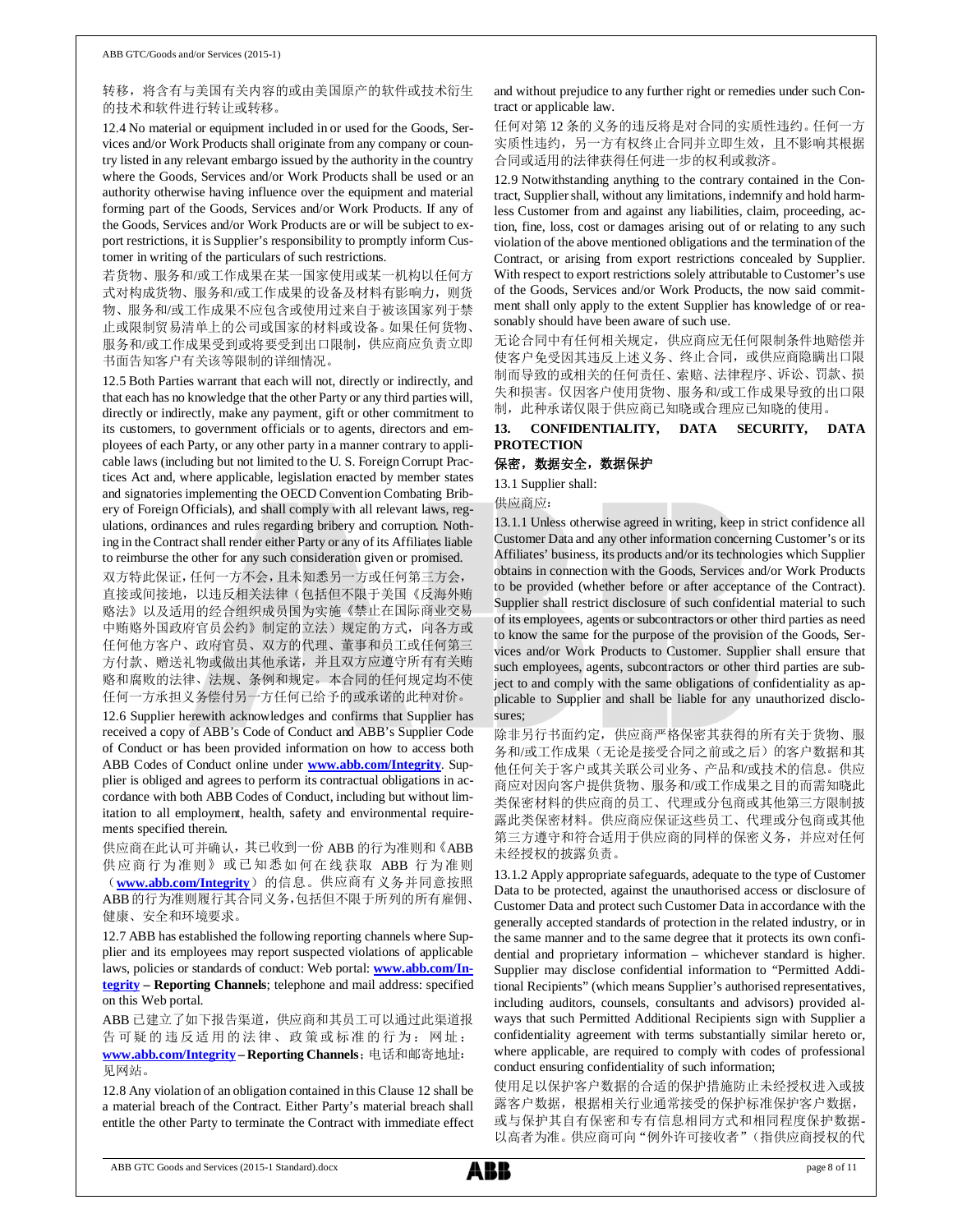表,包括审计师、顾问、咨询师和提供建议者)披露保密信息,如 果此种例外许可接收者与供应商签署条款与本合同实质相似的保 密协议, 或须遵守确保信息保密的专业行为准则, 如适用。

13.1.3 Not (i) use Customer Data for any other purposes than for providing the Goods, Services and/or Work Products, or (ii) reproduce the Customer Data in whole or in part in any form except as may be required by the respective contractual documents, or (iii) disclose Customer Data to any third party, except to Permitted Additional Recipients or with the prior written consent of Customer;

不应(i) 为非提供货物、服务和/或工作成果之目的使用客户数据; 或(ii) 以任何形式全部或部分复制客户数据,除非该等复制是履行 相关合同文件所需的;(iii) 向任何第三方披露客户数据,向例外许 可接收方披露和客户事先书面同意除外;

13.1.4 Install and update at its own costs required adequate virus protection software and operating system security patches for all computers and software utilized in connection with providing the Goods, Services and/or Work Products;

自担费用为与提供货物、服务和/或工作成果有关的所有电脑和软 件安装和更新所需的足够的病毒防护软件和操作系统安全补丁。

13.1.5 Inform Customer without delay about suspicion of breaches of data security or other serious incidents or irregularities regarding any Customer Data.

不延迟地通知客户对于违反数据安全的怀疑或其他严重事件或任 何和客户数据有关的不寻常事件。

13.2 Supplier agrees that Customer shall be allowed to provide any information received from Supplier to any Affiliate of Customer. Supplier shall obtain in advance all necessary approval or consent for Customer to provide such information to Customer's Affiliates if such information is confidential for any reason or subject to applicable data protection or privacy laws and regulations.

供应商同意客户可以向客户的任何关联公司提供来自于供应商的 任何信息。供应商应就客户向客户的关联公司提供此种信息为客 户事先获得所必要的批准或同意,如果此种信息因任何原因或须 遵守适用的数据保护或隐私法律法规而是保密的。

13.3 In case the type of Customer Data affected is particularly sensitive and therefore, according to Customer's opinion, requires a separate confidentiality and non-disclosure agreement, Supplier agrees to enter into such agreement. The same applies with regard to data privacy topics which are not covered by this Clause 13 and which may require a separate data processing agreement according to applicable laws and regulations.

如果受影响的客户数据特别敏感,须根据客户的意见另行签订保 密和不披露协议,供应商同意签署此协议。此情况同样适用于未 被第 13 条涵盖的数据隐私,可根据适用的法律法规另行签订数据 处理协议。

13.4 The obligations under this Clause 13 exist for an indefinite period of time and therefore shall survive the expiration or termination of the Contract for any reason.

无论合同因何种原因终止, 第13条(保密和数据保护)中说明的 义务应在合同终止后一直有效。

# **14. LIABILITY AND INDEMNITY** 责任和赔偿

14.1 Without prejudice to applicable mandatory law or unless otherwise agreed between the Parties, Supplier shall compensate/indemnify Customer for/from all damages and losses in connection with the Goods, Services and/or Work Products (i) for Supplier's breaches of the Contract and (ii) for any claim made by a third party (including employees of Supplier) against Customer in connection with the Goods, Services and/or Work Products, except for IPR Indemnification for which Clause 11 (Intellectual Property) exclusively applies, and in all cases to the extent that the respective liability, loss, damage, injury, cost or expense was caused by, relates to or arises from the Goods,

Services and/or Work Products provided by Supplier and/or its subcontractors. Upon Customer's request Supplier shall defend Customer against any third party claims.

在不影响适用的强制性法律的情况下或除非双方之间另有约定, 不管供应商是疏忽还是过错,供应商应就(1)供应商违反合同, 和(2)第三方(包括供应商员工)针对客户进行的与货物、服务 和/或工作成果相关的任何索赔,第 11 条(知识产权)适用的知识 产权侵权赔偿除外,和任何情况下第三方(包括供应商员工)就 供应商和/或其分包商提供的货物、服务和/或工作成果造成、引起、 导致的相关责任、损失、损害、伤害、成本或费用针对客户进行的 任何索赔,对与货物、服务和/或工作成果相关的所有损害和损失 向客户进行赔偿/补偿。在客户的要求之下,供应商应为客户就任 何第三方索赔进行辩护。

14.2 Supplier shall be responsible for the control and management of all of its employees, its suppliers and/or subcontractors, and it shall be responsible for the acts, defaults, negligence or obligations of any of its employees, suppliers and/or subcontractors, its agents, servants or workmen as fully as if they were the acts, defaults, negligence or obligations of Supplier.

供应商应负责对其所有员工、其供应商和/或其分包商进行控制和 管理并应对其任何员工、供应商和/或分包商、其代理、雇员或工 人的行为、违约、疏忽或义务负责,就如这些行为、违约、疏忽或 义务是供应商的行为。

14.3 The provisions of this Clause 14 shall survive any performance, acceptance or payment pursuant to the Contract and shall extend to any substituted or replacement Goods, Services and/or Work Products provided by Supplier to Customer.

第 14 条的规定应在遵照本合同在任何执行、接受或付款后继续生 效,并应扩展适用于供应商提交给客户的任何更换或替代的货物、 服务和/或工作成果。

14.4 Supplier shall maintain in force, and upon request provide evidence of, adequate liability insurance and statutory worker's compensation/employer's liability insurance with reputable and financially sound insurers. Nothing contained in this Clause 14 shall relieve Supplier from any of its contractual or other legal liabilities. The insured amount cannot be considered nor construed as limitation of liability.

供应商应有效保存并应要求提供在声誉和经济状况良好的保险机 构投保的足够的责任保险和法定的劳工保险/雇主责任保险的证 明。第 14 条包含的任何内容不应使供应商免于承担其任何合同或 其他法律责任。投保额不应被视为或解释为责任限制。

14.5 Customer reserves the right to set off any claims under a Contract against any amounts owed to Supplier.

客户有权以合同项下的任何索赔额抵销应付给供应商的任何款项。

### **15. TERM AND TERMINATION** 期限和终止

15.1 A Contract between the Parties may be terminated for convenience in whole or in part by Customer upon giving Supplier thirty (30) calendar days written notice. In such event Customer shall pay to Supplier the value of the already delivered but unpaid parts of the Goods, Services and/or Work Products provided and proven direct costs reasonably incurred by Supplier for the not yet provided and unpaid Goods, Services and/or Work Products, however in no event more than the agreed price for the Goods, Services and/or Work Products under the respective Contract. No further compensation shall be due to Supplier. Compensation for any expenditures made with regard to Goods, Services and/or Work Products not yet provided shall be expressly excluded.

双方之间的合同在客户提前三十(30)个日历日向供应商发出书 面通知的情况下方便地全部或部分终止。在这种情况下,客户应 向供应商支付已提供的但未被偿付的货物、服务和/或工作成果的 价值和未提供的货物、服务和/或工作成果所产生的经过证实的直 接合理成本,但是在任何情况下该支付金额不应超过相关合同项

ABB GTC Goods and Services (2015-1 Standard).docx page 9 of 11

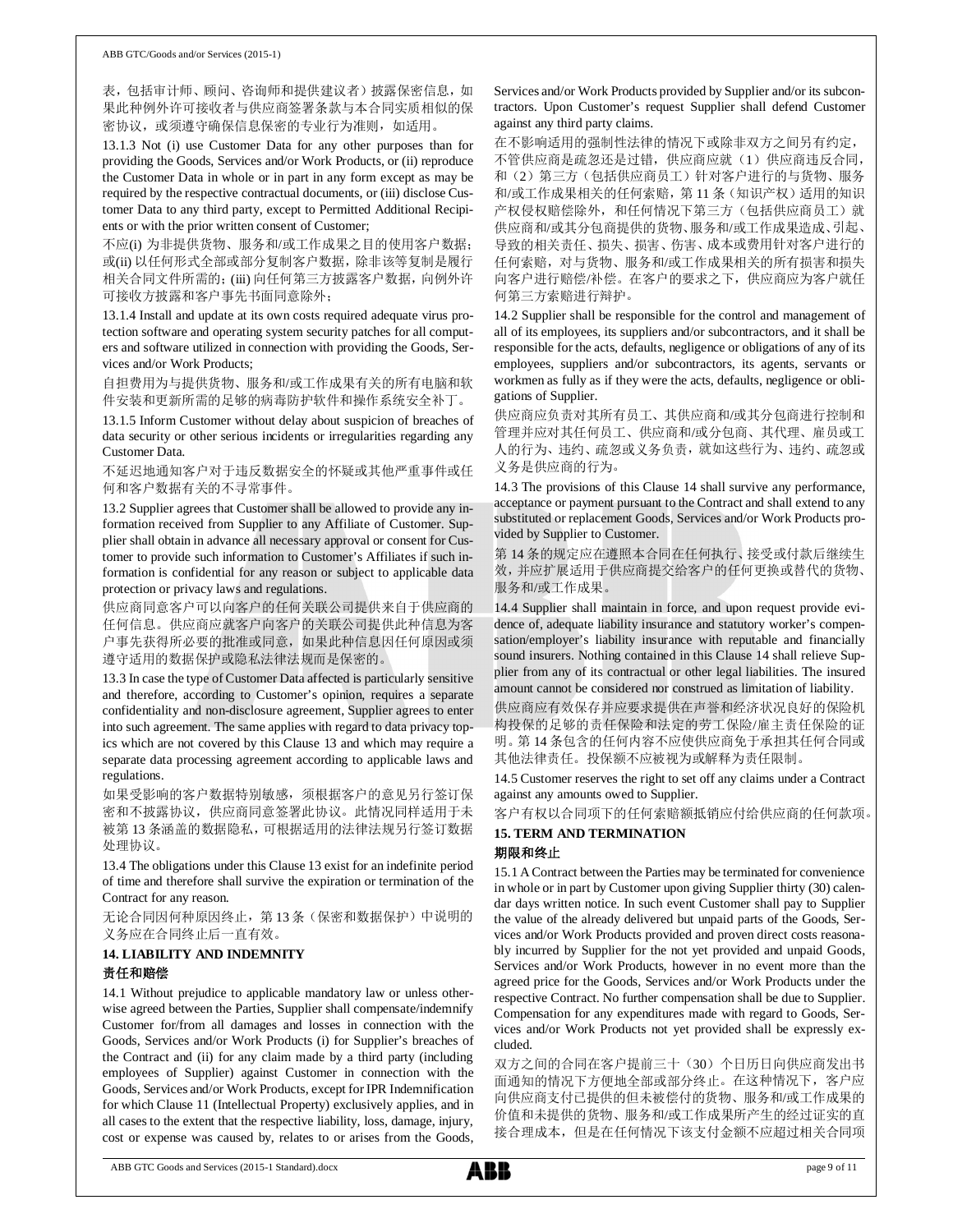下的货物、服务和/或工作成果价格。供应商不应获得任何进一步 补偿。应明确排除未提供的有关货物、服务和/或工作成果产生的 任何花费的补偿。

15.2 In the event of Supplier's breach of the Contract, Customer shall be entitled to terminate the Contract if Supplier fails to take adequate action to remedy a breach within 48 hours as requested by Customer in accordance with Clause 10.1. In such event, Customer shall have no obligation to compensate Supplier for the already delivered but unpaid parts of the Goods, Services and/or Work Products provided and Supplier shall be obliged to pay back to Customer any remuneration received from Customer for the Goods, Services and/or Work Products and to take back the Goods and/or Work Products at its (Supplier's) own cost and risk.

在供应商违反合同的情况下,如果供应商在 48 小时内未应客户的 要求按照第 10.1 条采取足够的措施来补救这种违约行为,客户有 权终止合同。在这种情况下,客户没有义务补偿供应商已交付但 未被偿付的货物、服务和/或工作成果,并且供应商应向客户退还 其从客户处收到的对货物、服务和/或工作成果支付的任何款项, 并要自担费用和风险地取回货物和/或工作成果。

15.3 Customer shall have the right to terminate the Contract with immediate effect forthwith by notice in writing to Supplier in the event that an interim order is applied for or made, or a voluntary arrangement approved, or a petition for a bankruptcy order is presented or a bankruptcy order is made against Supplier or any circumstances arise which entitle the court or a creditor to appoint a receiver, administrative receiver or administrator or to present a winding-up petition or make a winding-up order or other similar or equivalent action is taken against or by Supplier by reason of its insolvency or in consequence of debt.

若针对供应商已申请临时指令、或批准的自愿安排、或已申请破 产指令或已经做出破产指令,或者出现了法院或债权人指定了接 管人、行政接管人或管理人的任何情形,或者提交了自愿清算申 请或做出了自愿清算指令或因破产或由此产生的债务已提起针对 供应商的或供应商提起的其他类似的行动,客户有权通过书面通 知供应商终止合同并立即生效。

15.4 Upon termination Supplier shall immediately and at Supplier's expense safely return to Customer all respective Customer property (including any Customer Data, documentation, and retransfer/transfer of applicable Intellectual Property) and Customer information then in Supplier's possession or under Supplier's control and provide Customer with the complete information and documentation about the already supplied Goods, Services and/or Work Products or the respective parts thereof.

一旦合同终止,供应商应自担费用立即安全地将所有相关的客户 财产(包括任何客户数据、文档、和再转让和转让的适用的知识 财产)和供应商拥有或控制的客户信息返还给客户,并向客户提 供关于已提供的货物、服务和/或工作成果或相关零件的完整信息 和资料。

### **16. FORCE MAJEURE** 不可抗力

16.1 Neither Party shall be liable for any delay in performing or for failure to perform its obligations under a Contract if the delay or failure results from an event of "Force Majeure". For clarification, Force Majeure means an event that was not foreseeable by the affected Party at the time of execution of the respective Contract, is unavoidable and outside the reasonable control of the affected Party, and for which the affected Party is not responsible, provided such event prevents the affected Party from performing its obligations under the respective Contract despite all reasonable efforts, and the affected Party provides notice to the other Party within five (5) calendar days from occurrence of the respective event of Force Majeure.

任何一方都不应对由于"不可抗力"事件导致的延迟履行或未能 履行相应合同项下的义务负责。为明确含义,不可抗力事件指受 影响方在执行相应合同时不能预见、不可避免的和在受影响方合

理控制之外、受影响方不负有责任的事件,前提条件是尽管付出 了所有合理努力,这种事件依然阻止了受影响方执行相应的合同 项下的义务,并且受影响方在发生相应的不可抗力事件后五(5) 个日历日内通知了另一方。

16.2 If an event of Force Majeure occurs which exceeds thirty (30) calendar days, either Party shall have the right to terminate the relevant Contract forth with by written notice to the other Party without liability to the other Party. Each Party shall use its reasonable endeavours to minimise the effects of any event of Force Majeure.

如果不可抗力事件持续超过三十(30)个日历日,任何一方都有 权通过书面形式通知另一方终止相应的合同,而无需对另一方承 担责任。每方都应尽其合理努力,最大限度减轻不可抗力事件的 影响。

### **17. ASSIGNMENT AND SUBCONTRACTING** 转让和分包

17.1 Supplier shall neither assign, nor subcontract, transfer, nor encumber the Contract nor any parts thereof (including any monetary receivables from Customer) without prior written approval of Customer.

未经客户的事先书面批准,供应商不得转让、分包、转移或抵押 合同或其任何部分(包括来自客户的任何应收款)。

17.2 Customer may at any time assign, transfer, encumber, subcontract or deal in any other manner with all or any of its rights under the Contract to any of its own Affiliates.

客户可随时将其合同项下的全部或任何权利转让、转移、抵押、 分包或以其他方式交易给任何其关联公司。

# **18. NOTICES**

通知

Any notice shall be given by sending the same by registered mail, courier, fax or by e-mail to the address of the relevant Party as stated in the Contractor to such other address as such Party may have notified in writing to the other for such purposes. E-mail and fax expressly require written confirmation issued by the receiving Party. Electronic read receipts may not under any circumstances be deemed as confirmation of notice. Electronic signatures shall not be valid, unless expressly agreed in writing by the Parties.

任何通知都应以挂号信、快件、传真或电子邮件的方式发送至合 同中说明的相关方的地址或该方以书面形式通知另一方的其他地 址。电子邮件和传真明确要求接收方的书面确认。电子回执在任 何情况下不能被视作通知确认函。电子签名应无效,除非双方通 过书面形式明确达成一致。

#### **19. WAIVERS**

#### 弃权

Failure to enforce or exercise, at any time or for any period, any term of the Contract does not constitute, and shall not be construed as, a waiver of such term and shall not affect the right later to enforce such term or any other term herein contained.

在任何时间或任何期限未能实施或执行合同的任何条款,不构成 和不应解释为放弃该条款,并且不影响以后执行该条款或任何其 他条款的权利。

### **20. GOVERNING LAW AND DISPUTE SETTLEMENT** 管辖法律和争议解决

20.1 The Contract (including, but not limited to the ABB GTC/Goods and/or Services) shall be governed by and construed in accordance with the laws of the country (and/or the state, as applicable) of Customer's legal registration, however under exclusion of its conflict of law rules and the United Nations Convention on International Sale of Goods.

合同(包括但不限于 ABB GTC/货物和/或服务)应受客户注册国 (和/或州,若适用)的法律管辖并据其予以解释,《联合国国际 货物销售合同公约》和其冲突法规则不适用。

ABB GTC Goods and Services (2015-1 Standard).docx page 10 of 11